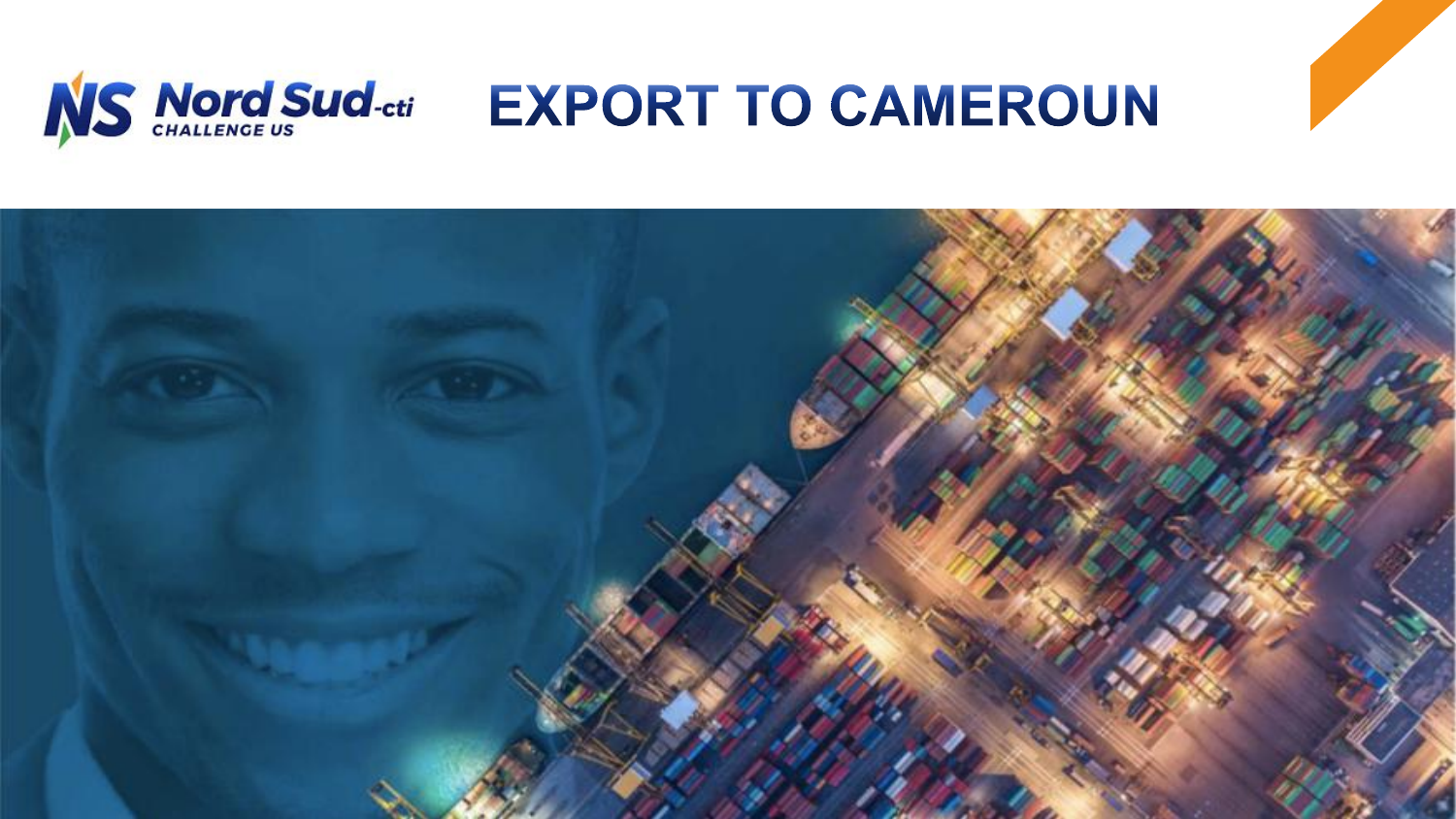### KEY FIGURES **Cameroon**

- Independance: 1st of January of 1960
- Languages : French, English
- $\blacktriangleright$  Land area : 475 650 km<sup>2</sup>
- Population : 23 439 190 inhabitants
- Capital city : Yaoundé
- Main town : Douala
- Coastline lenght: 402 km
- Member of CEDEAO, UEMOA, OHADA and CFA franc zone
- Member of WTO since1995
- Economical sectors :

Services (transport, telecommunications, handicrafts, proximity services, microcommerce); Production of precious ore (diamond); Industry (Petroleum refining, wood, agri-food)





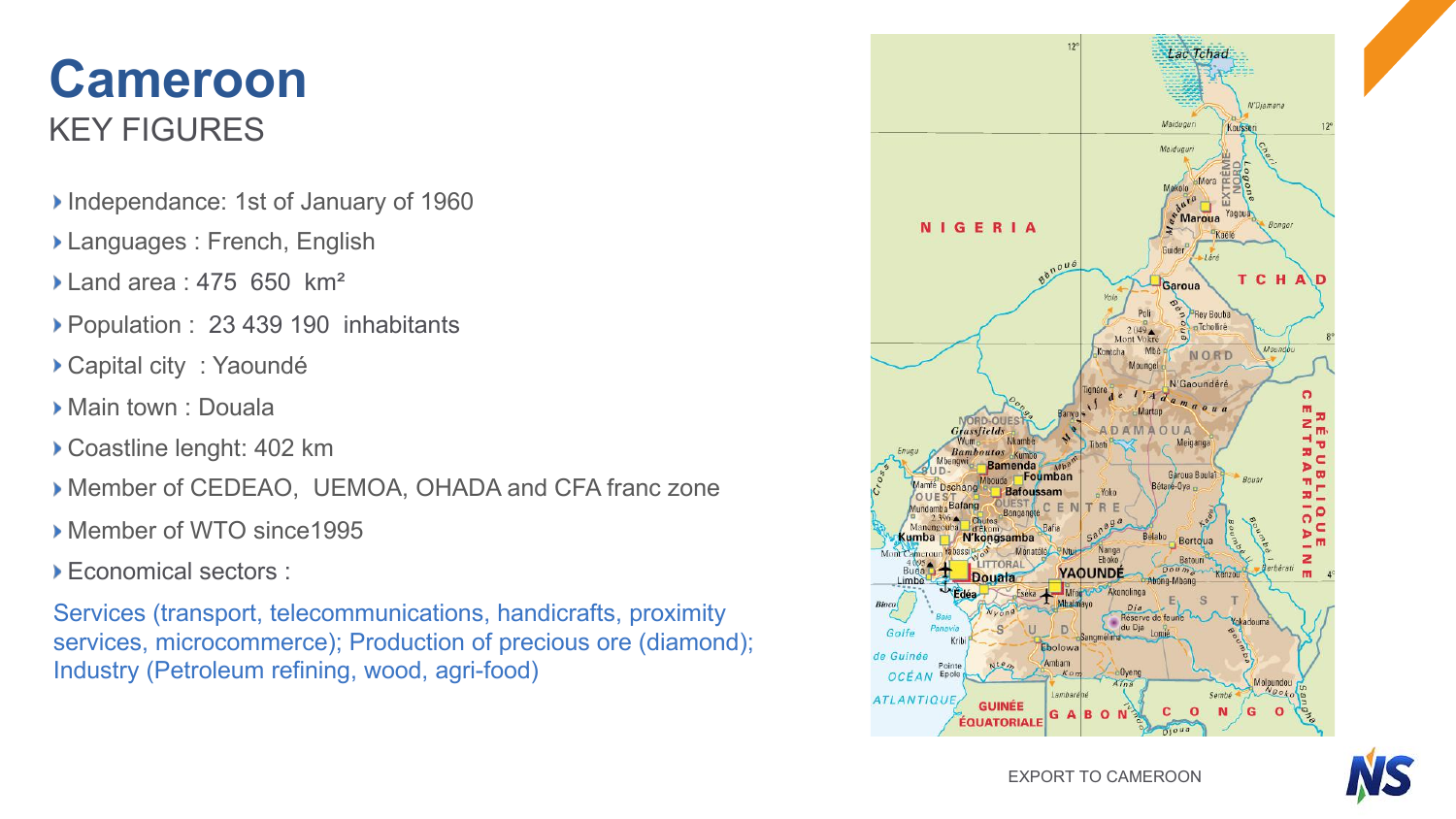### | **COUNTRY PROFILE** | CAMEROON



|  | <b>MAIN FIGURES 2017</b>                                                                                                              |                                  |                                                                                                                          |                                 |                                                             |  |
|--|---------------------------------------------------------------------------------------------------------------------------------------|----------------------------------|--------------------------------------------------------------------------------------------------------------------------|---------------------------------|-------------------------------------------------------------|--|
|  |                                                                                                                                       | 昼                                |                                                                                                                          |                                 | (Cross border Trucking & Rail)                              |  |
|  | <b>EXPORT</b><br>177<br>Tons                                                                                                          | <b>EXPORT</b><br>27,736<br>Tons  | <b>EXPORT</b><br>15,262<br><b>TEU<sub>s</sub></b>                                                                        | <b>EXPORT</b><br>60,203<br>Tons | <b>EXPORT</b><br>7,090<br><b>TEU<sub>s</sub></b>            |  |
|  | <b>IMPORT</b><br>1,649<br>Tons                                                                                                        | <b>IMPORT</b><br>638,597<br>Tons | <b>IMPORT</b><br>9,078<br><b>TEU<sub>s</sub></b>                                                                         | <b>IMPORT</b><br>71,703<br>Tons | <b>IMPORT</b><br>5,657<br><b>TEUs</b>                       |  |
|  | 11<br>84,018<br><b>SOM</b><br><b>Jérôme BESEME</b><br><b>Country Managing Director</b><br><b>Dirk JACOBS</b><br><b>Sales Director</b> |                                  | <b>INDUSTRY EXPERTISE</b>                                                                                                |                                 |                                                             |  |
|  |                                                                                                                                       |                                  | Mining<br>Aid & Relief<br>Oil & Gas<br>Food & Beverages<br><b>Industrial Projects</b>                                    |                                 | Automotive<br><b>Defense</b><br>Chemical<br>Infrastructures |  |
|  |                                                                                                                                       |                                  | <b>Power Technologies</b><br><b>Soft Commodities</b><br><b>General Retail</b><br><b>Specialized Retail</b><br>Healthcare |                                 |                                                             |  |
|  |                                                                                                                                       |                                  |                                                                                                                          |                                 |                                                             |  |



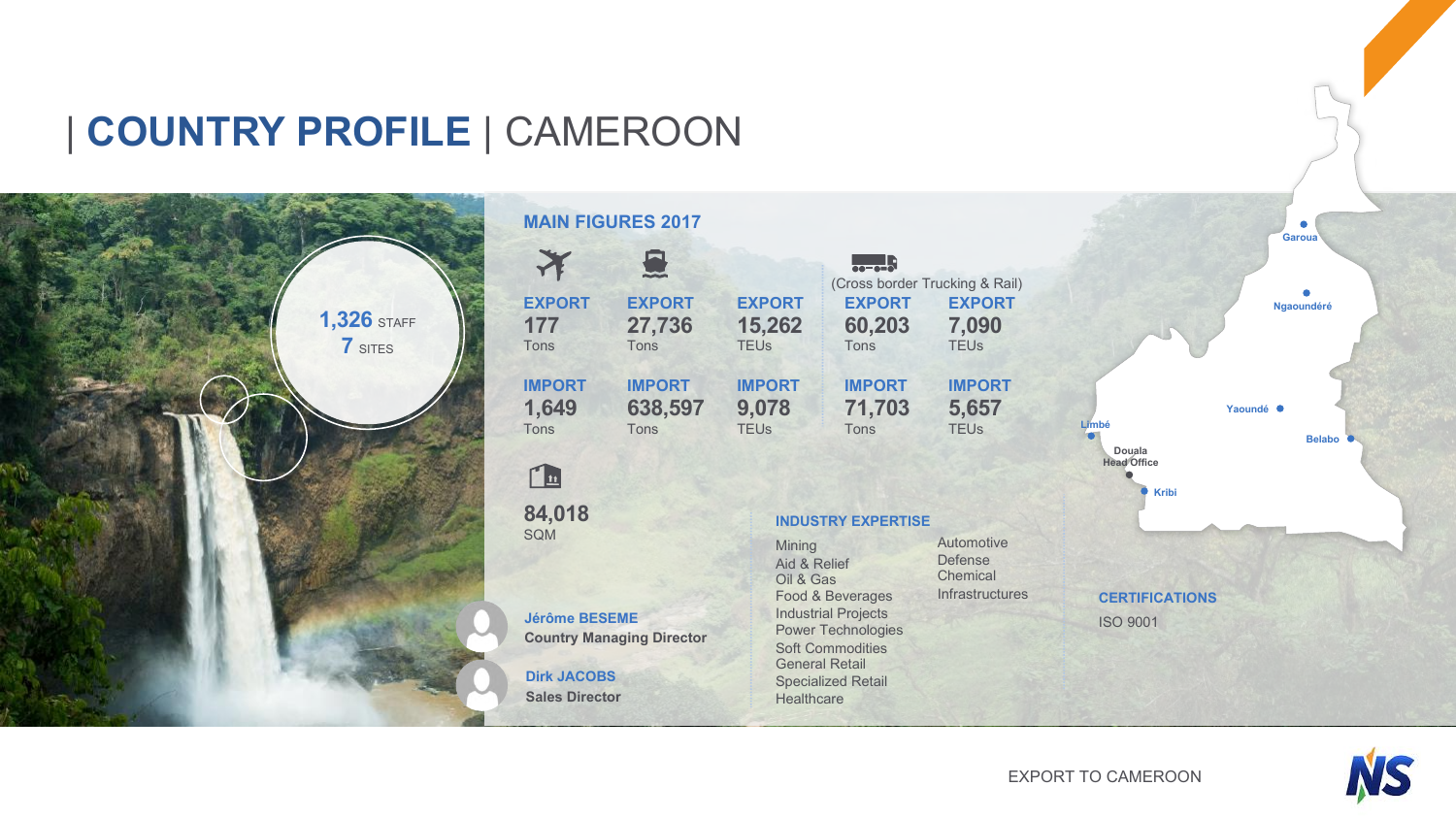## **Main products**

EXPORTATION FROM TOP 10 EUROPEAN COUNTRIES





EXPORT TO CAMEROON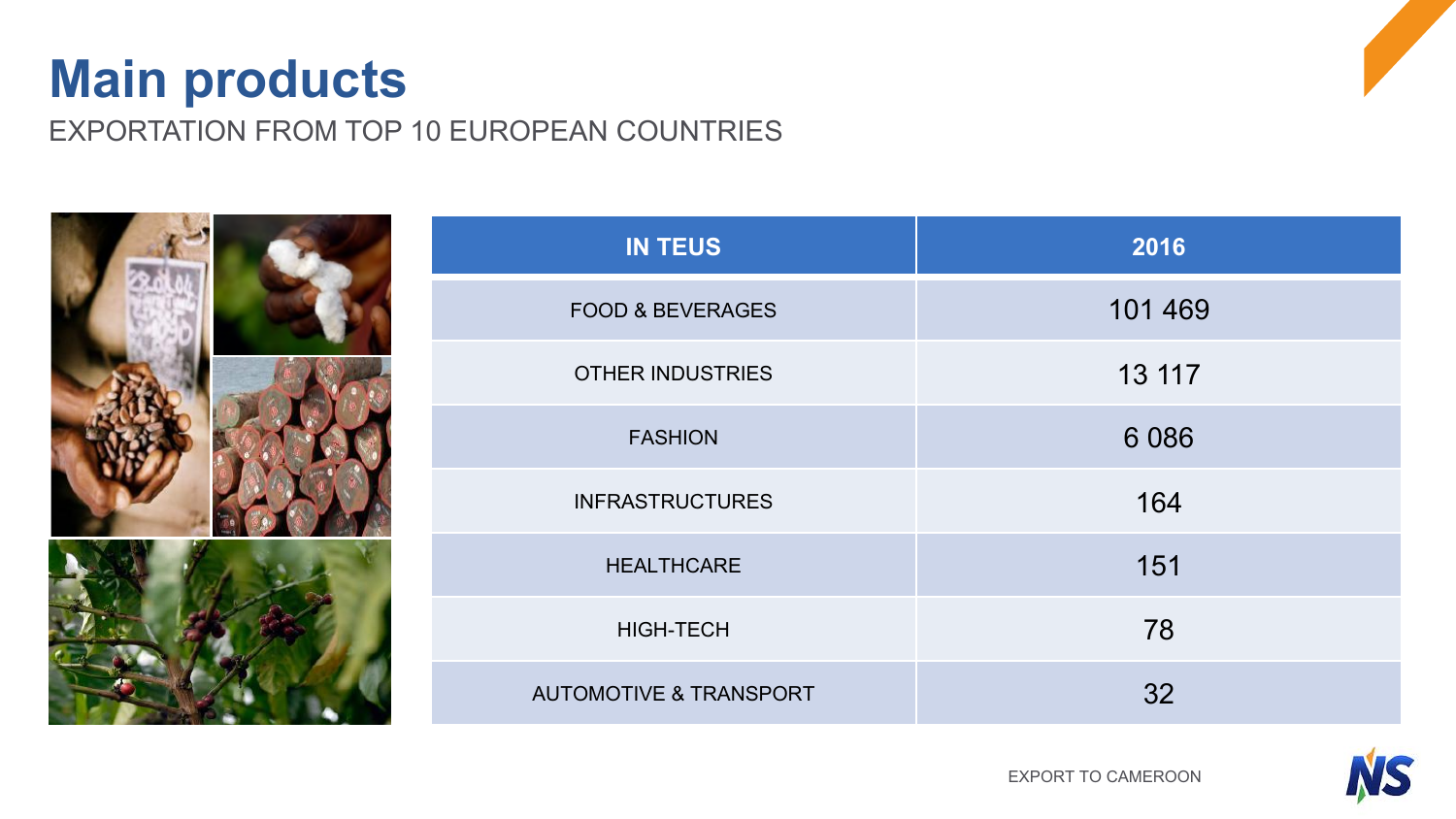# **COMMERCIAL INVOICE**

• It shall be established, at a minimum, in triplicate and shall contain the usual mentions. It can be written in English or French. To facilitate control, the invoice should be detailed (FOB amount, freight cost and total amount).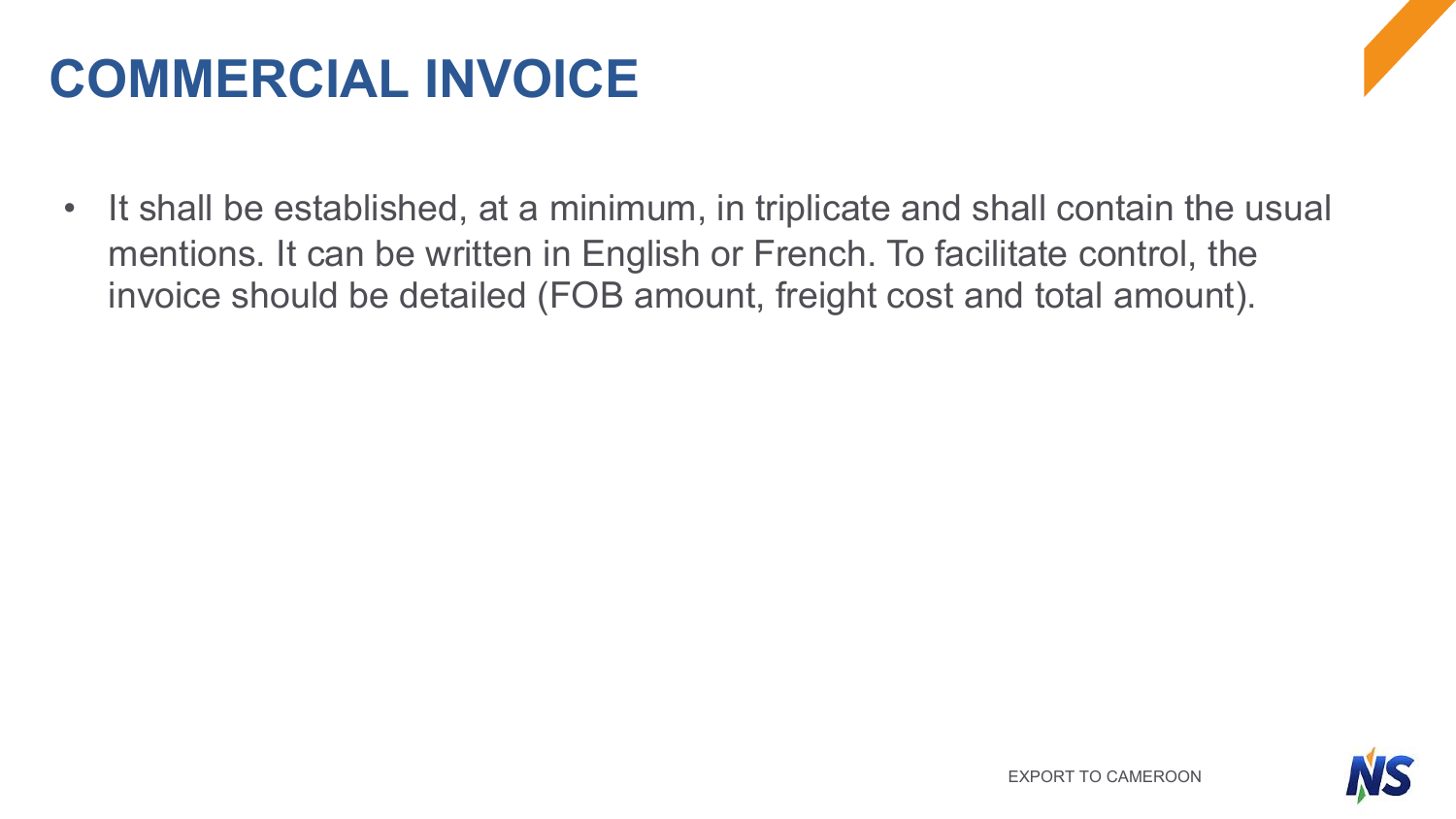

**In order to allow the recipients of the goods to benefit from the preferential arrangements applicable to EU products, a EUR. 1 certificate should be produced which will serve as a source of proof of origin.** 

**Shipments, less than 6 000 euros or made by an authorized exporter, may result in the preparation of a declaration. It must be drawn up on an invoice, a delivery note or any other commercial document describing the products concerned in a sufficiently detailed manner to be able to identify them.**

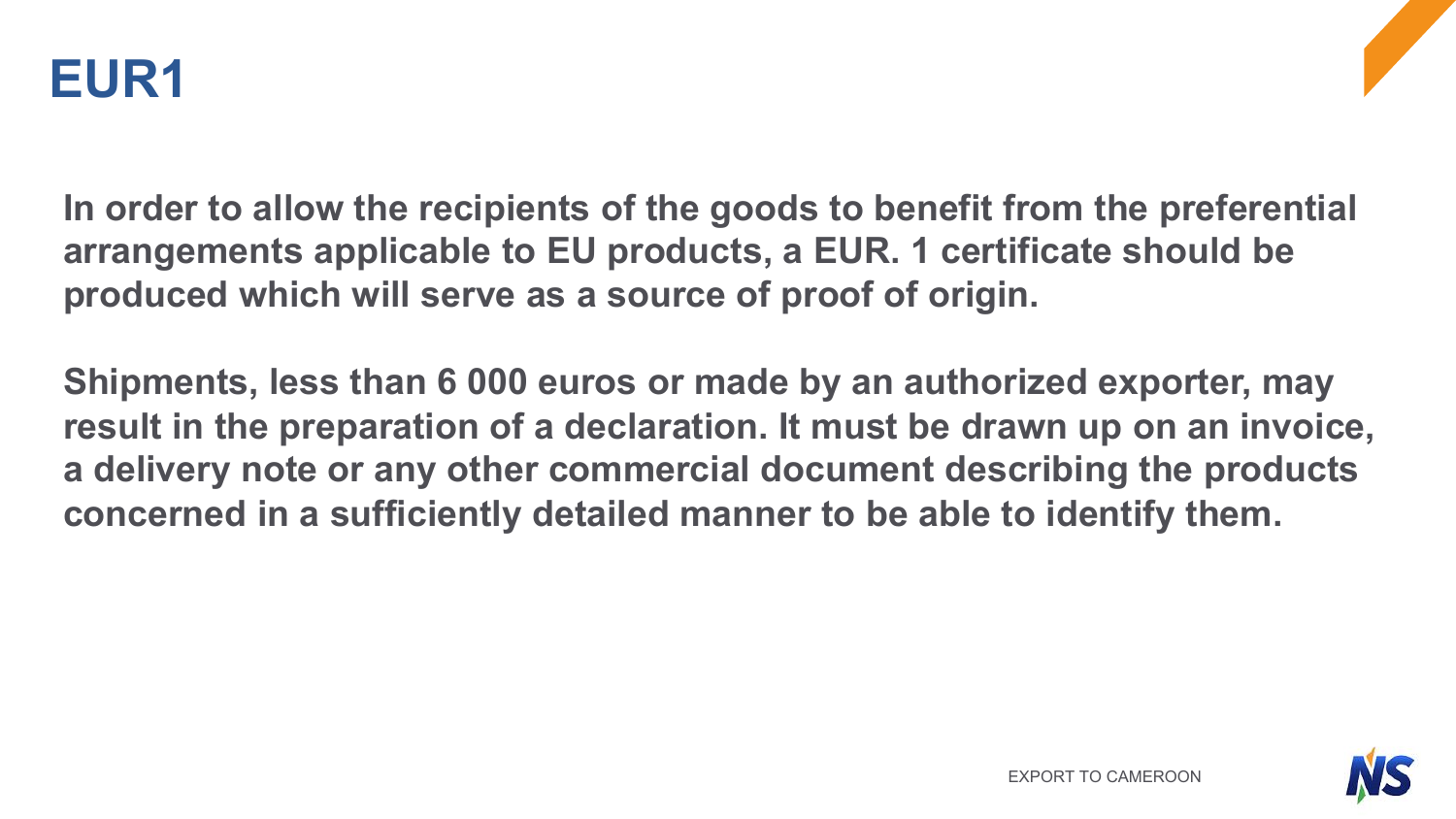# **ORIGIN CERTIFICATE**

**At the request of the importer.**

**The certificate of Origin forms are circulated by the specialized printing companies as well as by the chambers of Commerce and industry. The CCI Paris Ile-de-France as well as numerous provincial KICs propose dematerialised certificates: https://www.formalites-export.com**

**The rules relating to the issuance and use of certificates of origin are specified in the document certificate of communal origin.**

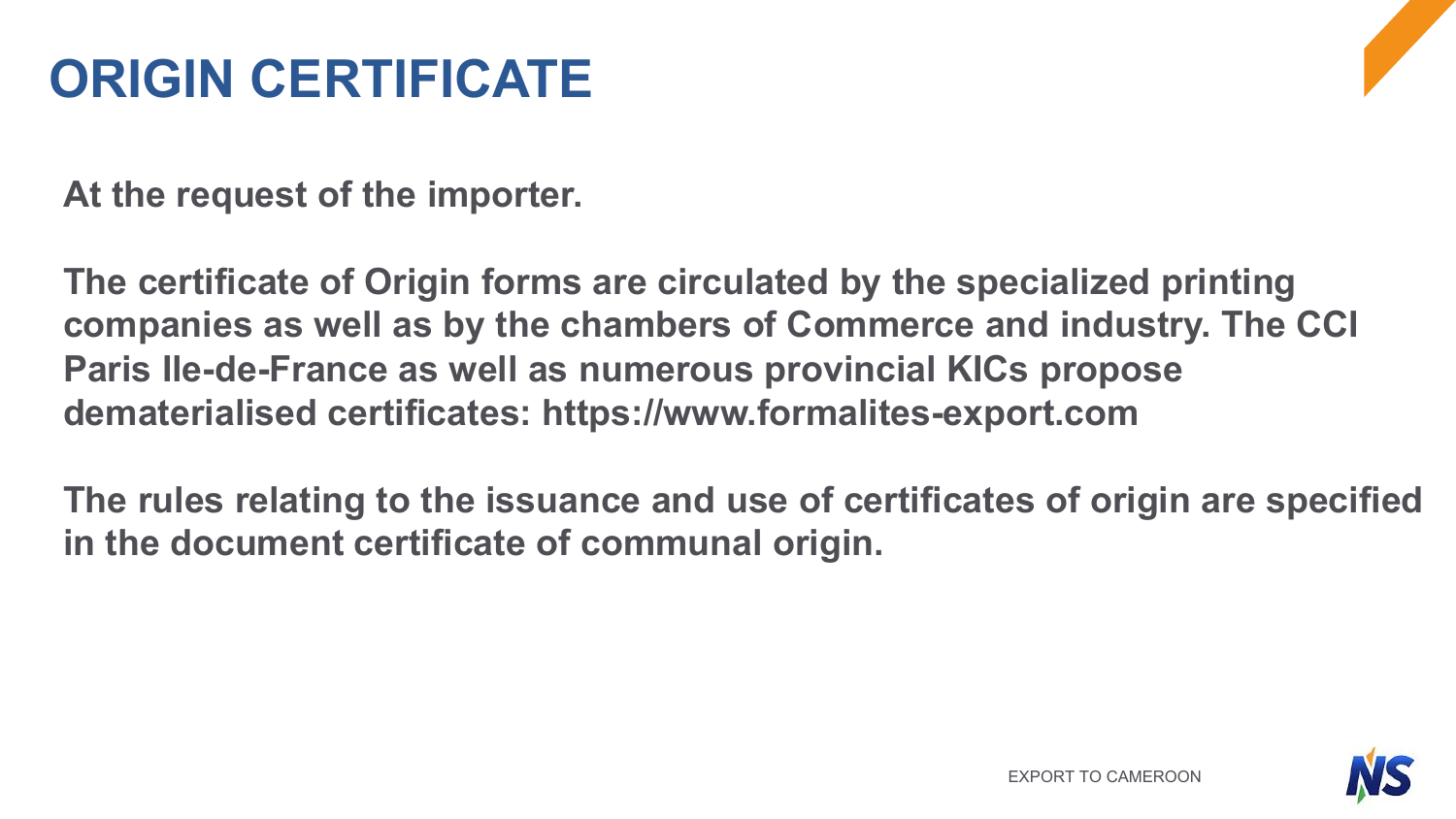DEPENDING ON THE KIND OF COMMODITY

- **For meat and by-products of animal origin (milk, eggs, meat preparation, etc.) : sanitary certificate**
- **For fruits, vegetables, seeds and other plants : phytosanitary certificate**





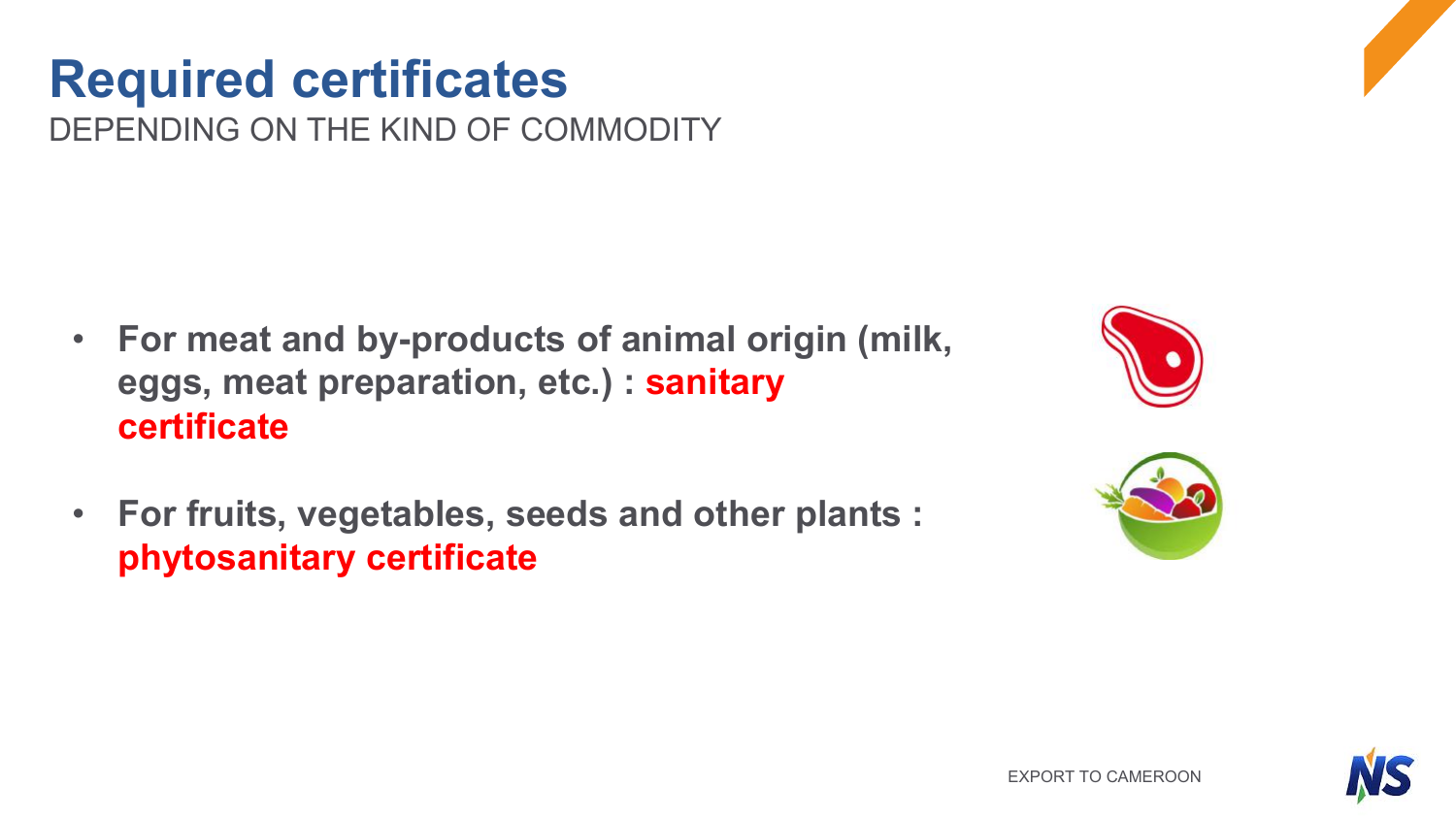# **Transport and packaging**

### **Transportation documents :**

**The main transport documents are the bill of lading, the LTA or AWB air waybill, the international CMR consignment note and the international CIM consignment note.**

### **Packing list :**

**This list summarizes all the exported goods and specifies the volumes, the number of packages, crates, containers as well as the exact quantity of the goods.** 

### **Transport insurance :**

**There is a local insurance obligation, i.e. the obligation to insure the goods in Cameroon. Please check the companies that are allowed to issue in France the local insurance certificates.**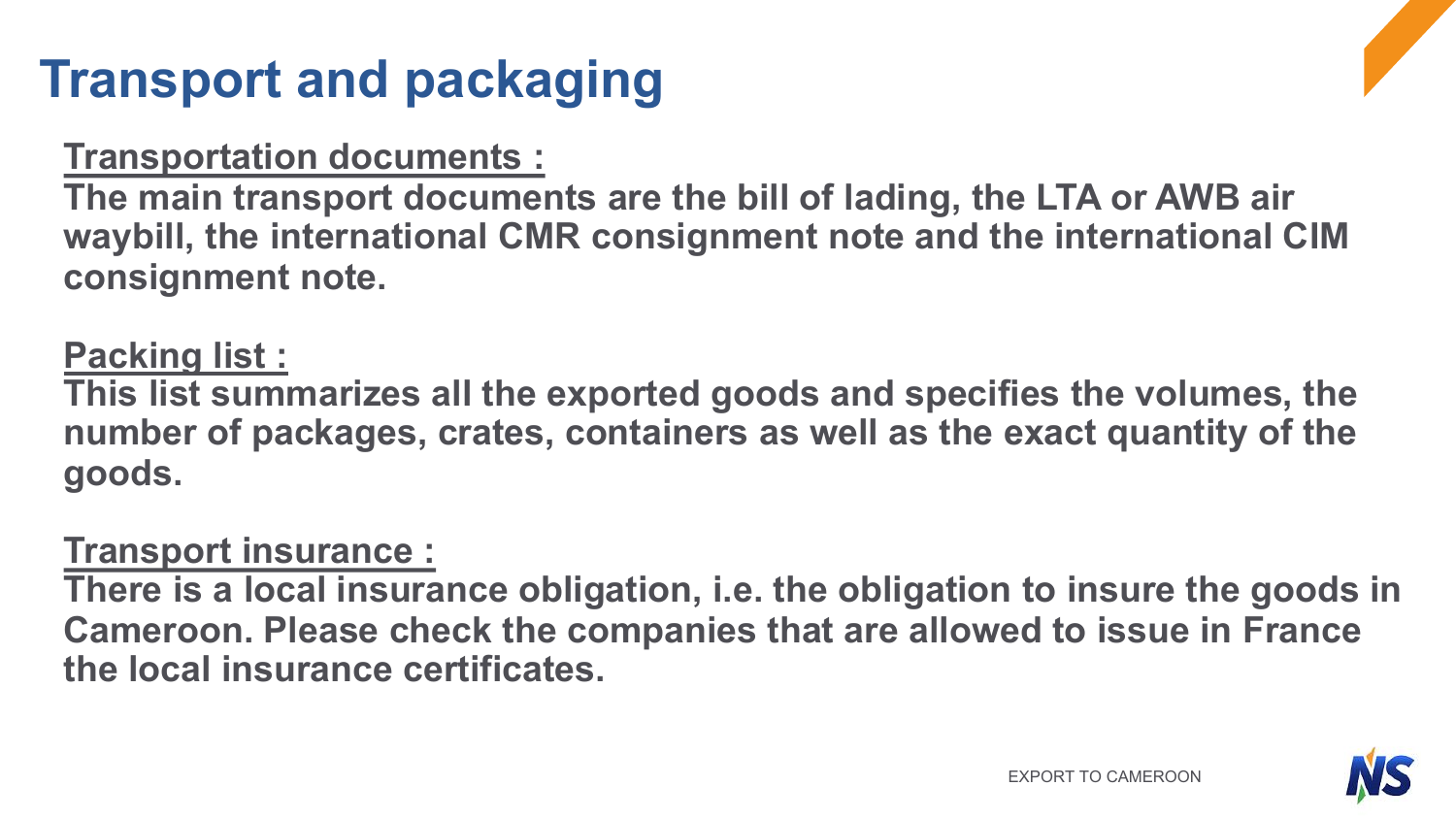#### **Electronic Cargo Tracking Note:**

**It is issued directly by the National Council of Shippers of Cameroon (CNCC) via port agents. For further information contact:**

- **The CNCC: T. 00 237 233 43 67 67/43 70 07 and INFO@CNCC.CM**
- **See also the website of the CNCC**

#### **Commodity control :**

**Shipments with a value equal to or greater than 2 million CFA francs (3 050 euros) FOB are subject to the Customs Revenue Security Programme (PSRD) and therefore to the compulsory inspection before shipment.**

**Goods of a value between 1 and 2 million of CFA francs FOB are not inspected before embarkation but must nevertheless be the subject of a prior declaration to the Société Générale de Surveillance (SGS).**

**Products such as objects of art, precious stones and precious metals, explosives and pyrotechnic articles, live animals, etc., as well as shipments of less than 2 million CFA francs, are not subject to control.**

**Be informed that the list for SGS inspection has been extended until chapter 94 for CAMROON**



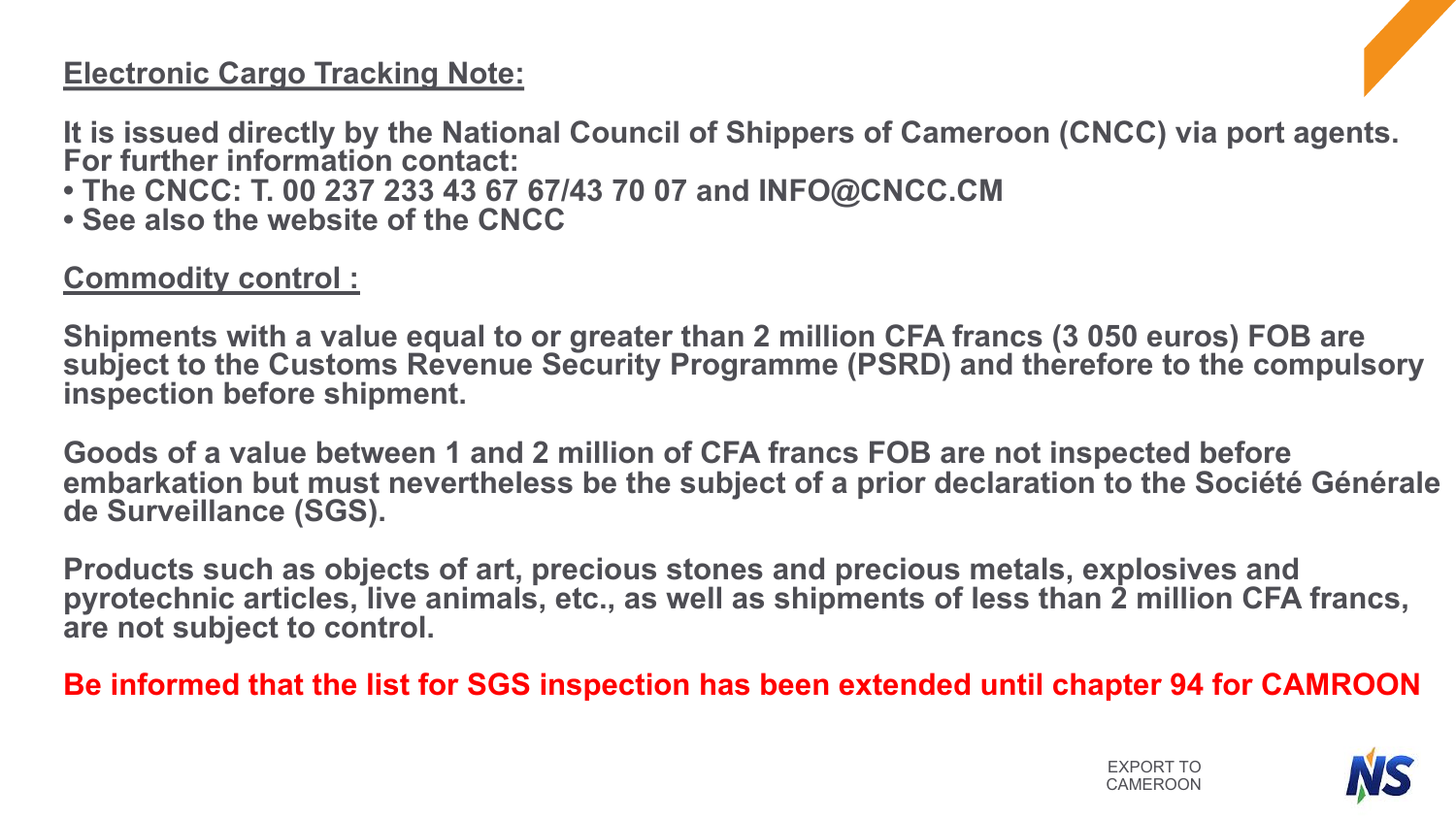**Complete containers must be sealed.**

**In addition to this control, the authorities have put in place a compliance check called PECAE (preboard conformity assessment Programme) applicable since 31 August 2016 date of dispatch. The products subject to this inspection are: • All food products (including agricultural products),**

- **Building Materials,**
- **Petroleum products,**
- **All cosmetic products, Paper products,**
- **Gas cylinders.**

**Certificates of conformity established by the approved organisation must be sent to the Cameroon Standards and Quality Agency (ANOR), which will establish the certificate of conformity.**

#### **Passport Business Visa:**

**The cost amounts to 115 euros (125 euros for the visa issued in the day) for a period of less than three months. It is only payable in cash.**

**The passport must have a validity of at least six months.**

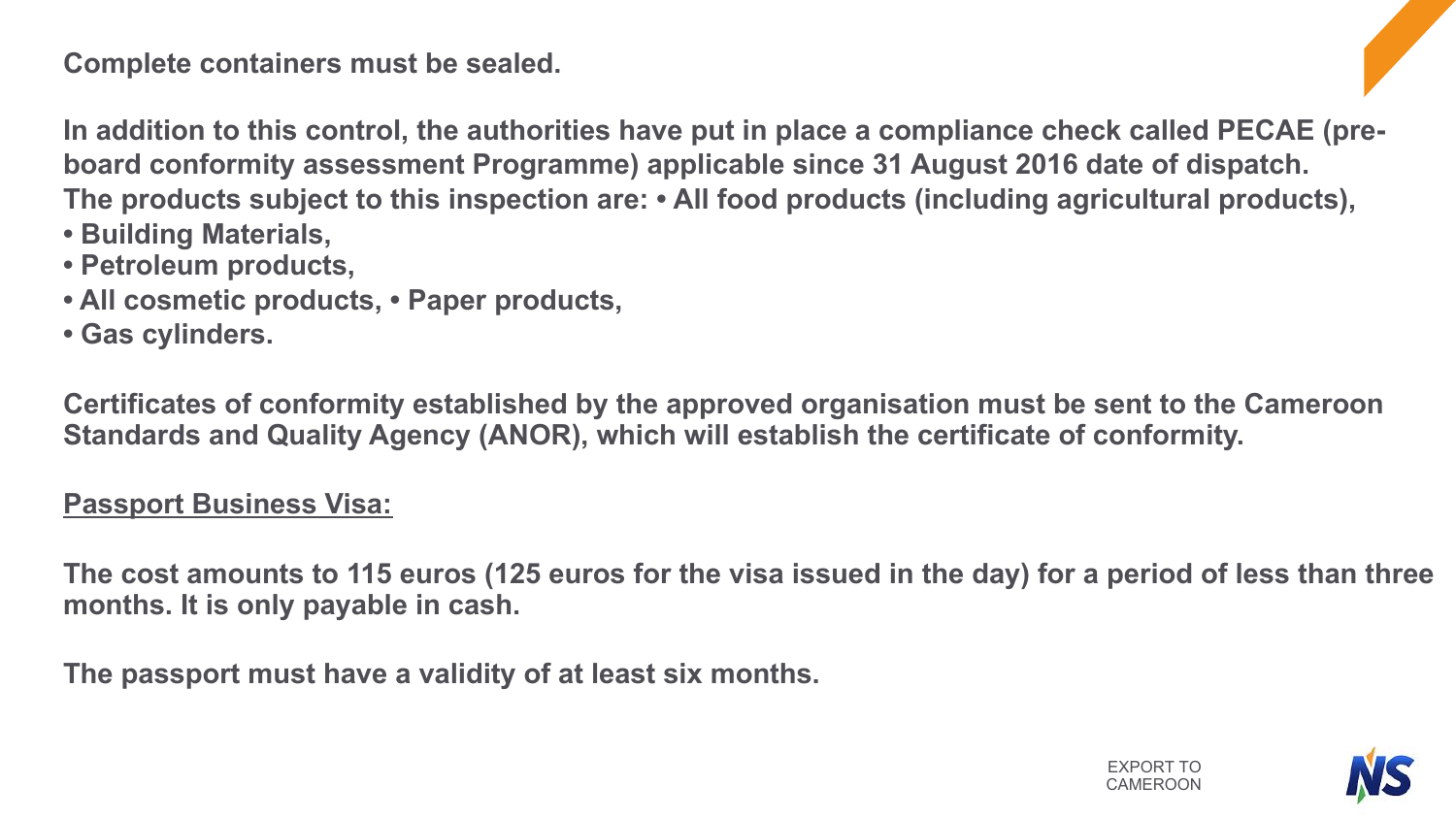### **Country Sheet Cameroon**











EXPORT TO CAMEROON